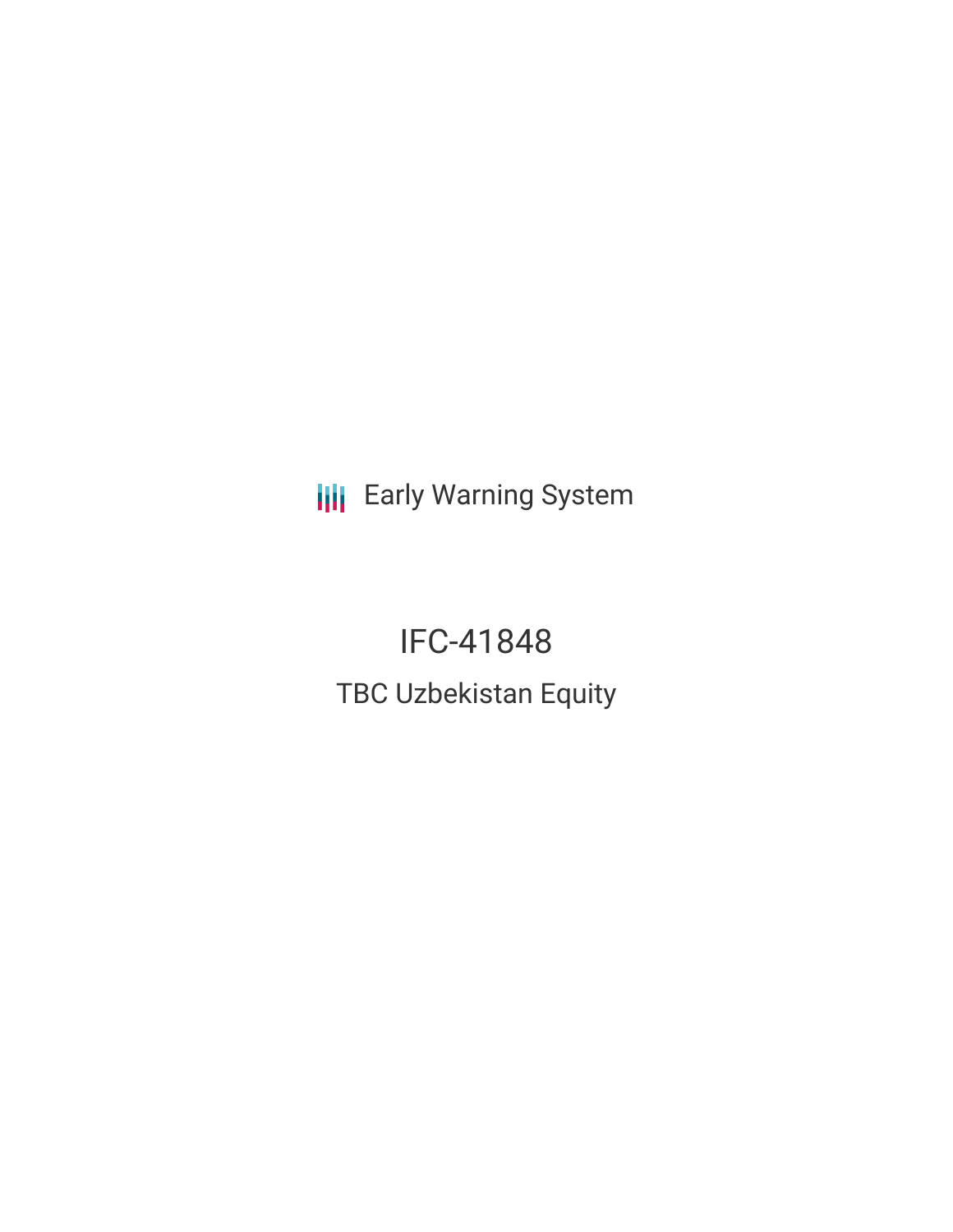# **Quick Facts**

| <b>Countries</b>               | Uzbekistan                              |
|--------------------------------|-----------------------------------------|
| <b>Financial Institutions</b>  | International Finance Corporation (IFC) |
| <b>Status</b>                  | Proposed                                |
| <b>Bank Risk Rating</b>        | <b>FI</b>                               |
| <b>Voting Date</b>             | 2020-11-30                              |
| <b>Borrower</b>                | <b>TBC UZBEKISTAN</b>                   |
| <b>Sectors</b>                 | Finance                                 |
| <b>Investment Type(s)</b>      | Loan                                    |
| <b>Investment Amount (USD)</b> | $$10.00$ million                        |
| <b>Project Cost (USD)</b>      | \$10.00 million                         |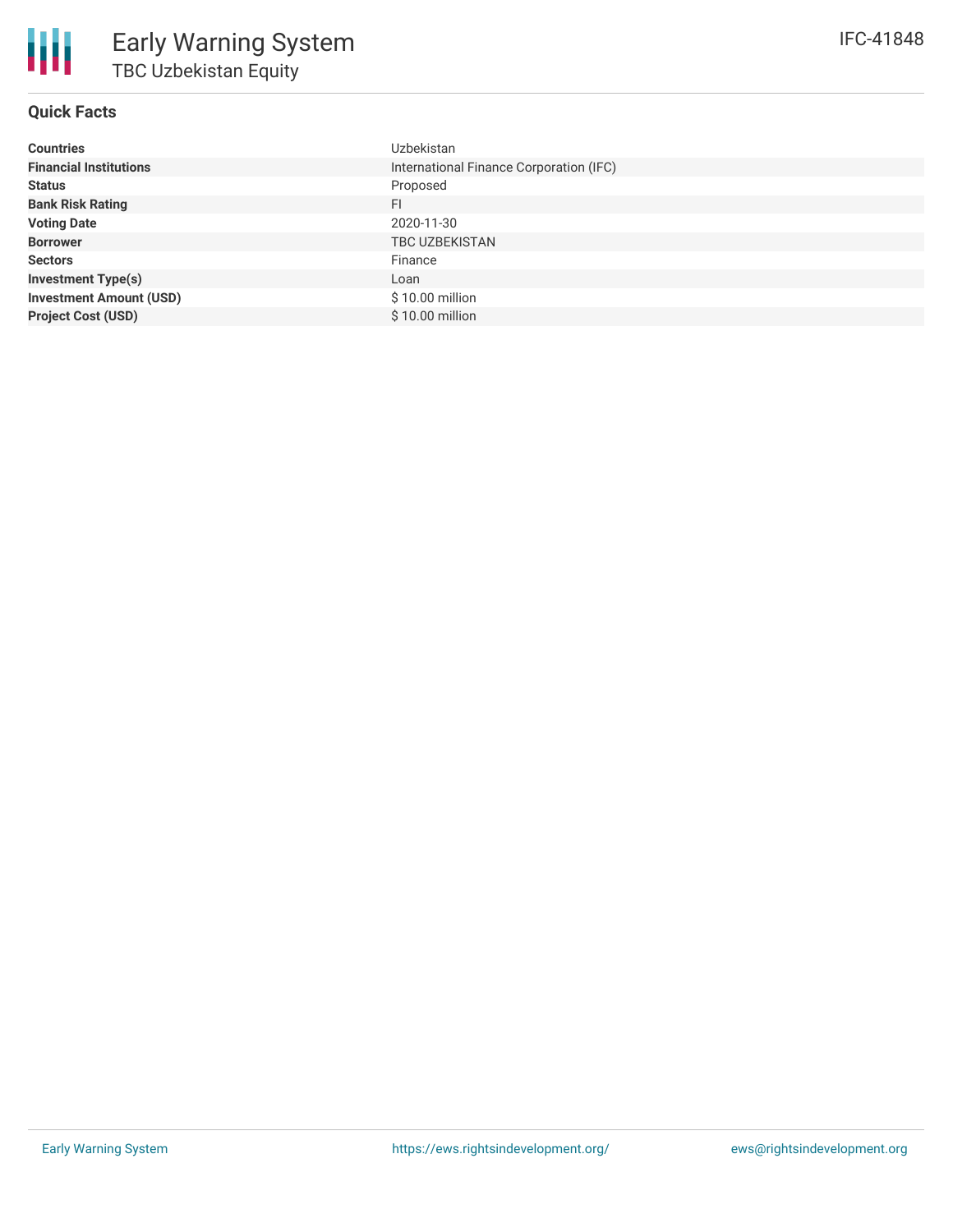

# **Project Description**

Under this project IFC support TBC Bank Group PLC, in order to develop a newly formed bank (TBC UZ). TBC UZ will focus on lending to underserved, fast growing retail customers, micro, small and medium enterprises (MSMEs).

### **Project Objectives**

The project is expected to contribute to increased competitiveness of the banking sector through innovation, competition, and demonstration channels. In addition, strong operational performance focused on modern branches and digital channels is expected to push traditional banks towards innovation and increased efficiency.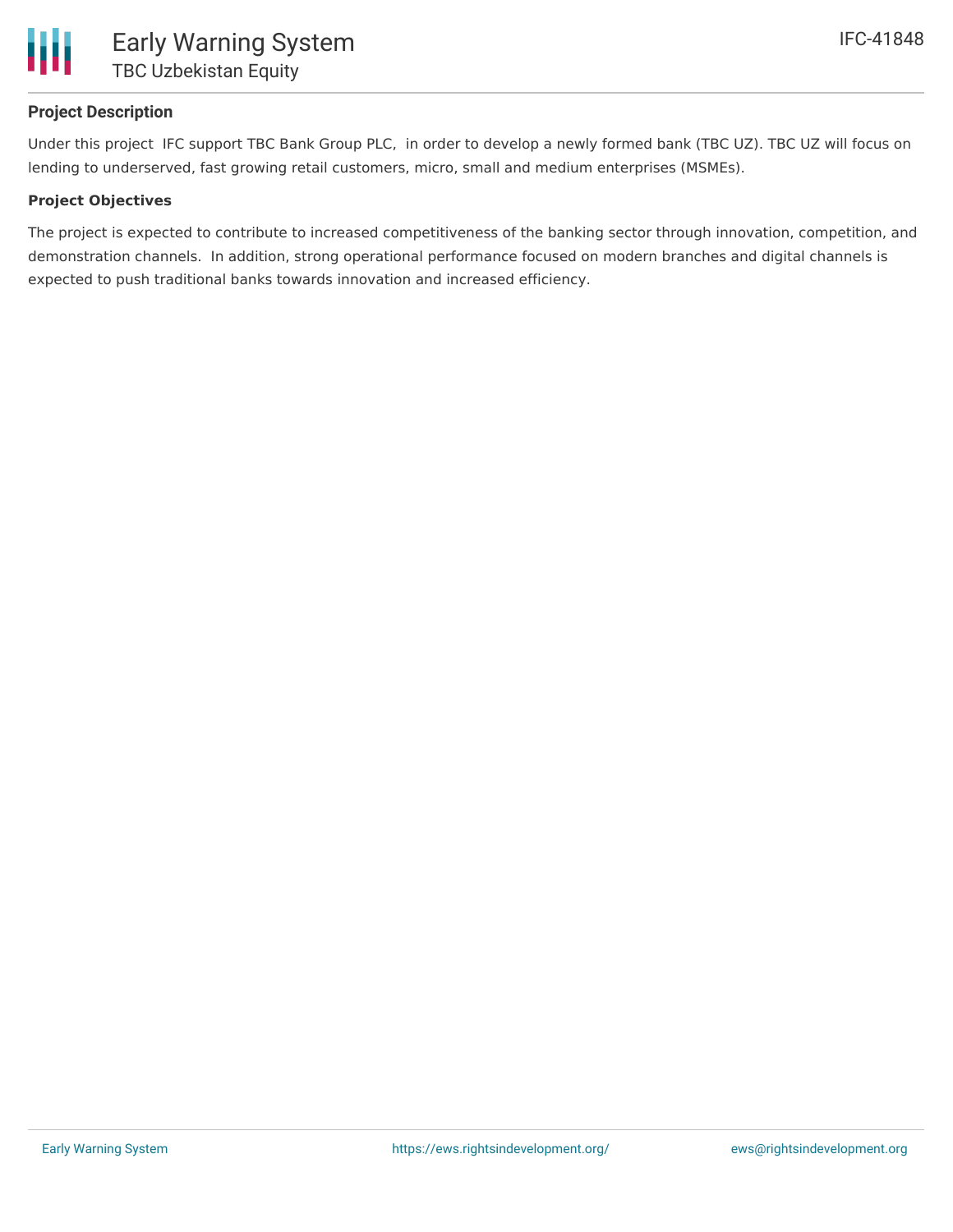

# **People Affected By This Project**

The most significant Project-level outcome is increased access to finance for underserved segments in the economy, namely mortgage borrowers, MSMEs, and other retail borrowers, which will comprise the entire loan book the TBC UZ.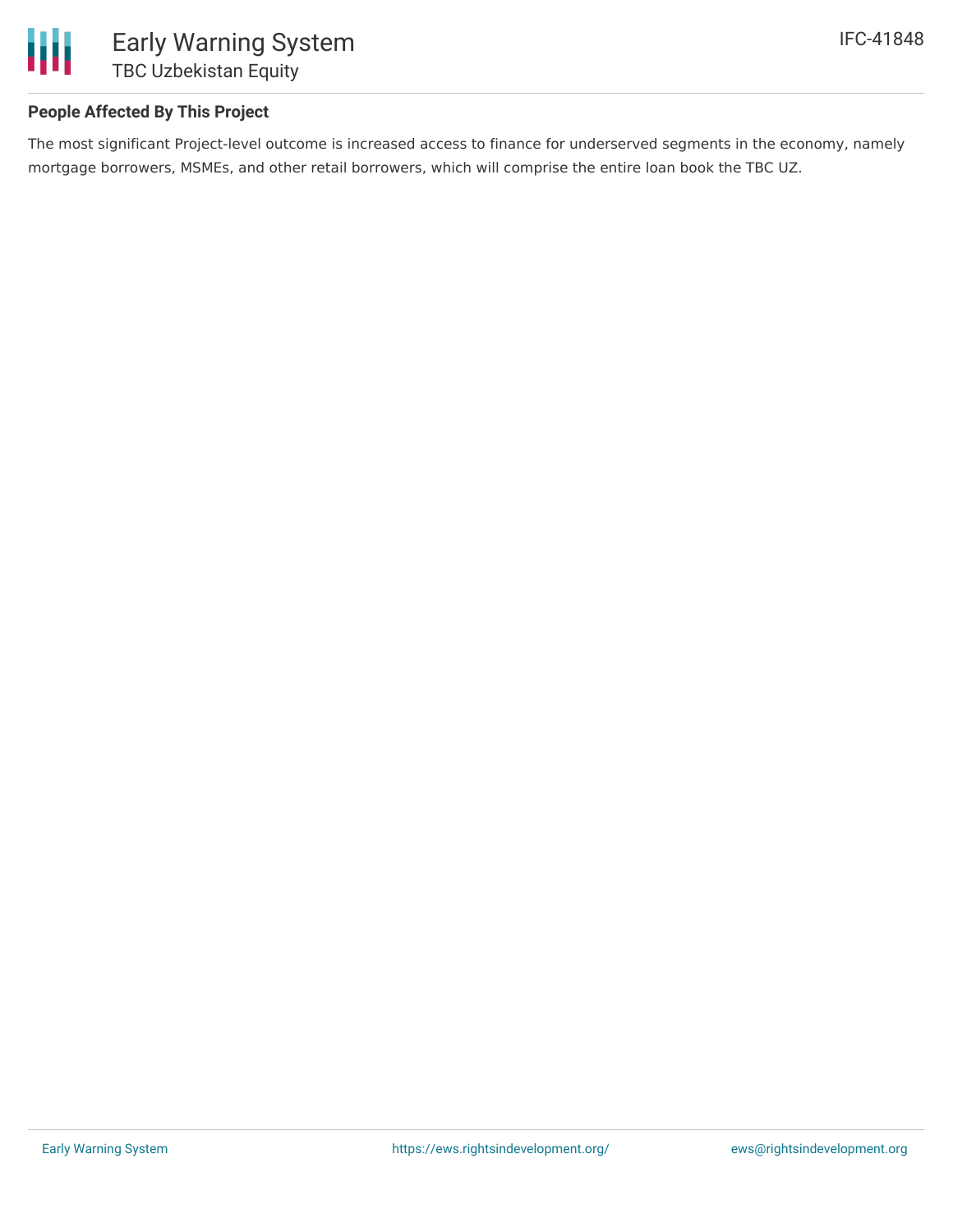# **Investment Description**

• International Finance Corporation (IFC)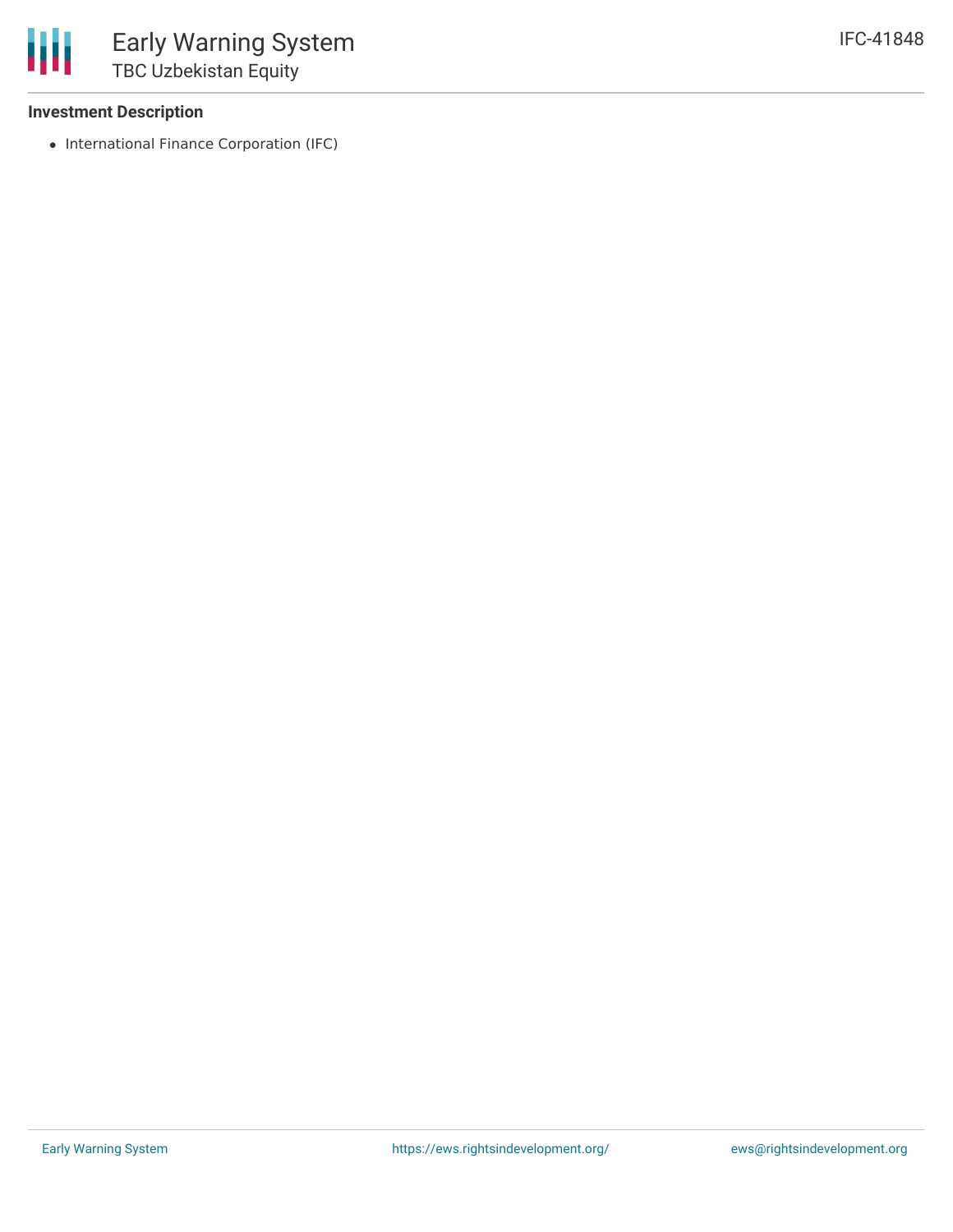

## **Private Actors Description**

TBC Bank Group PLC is a holding company for TBC Bank – the largest bank in Georgia with a market share of almost 40% of gross loans, employing more than 7,000 people and serving 2.7 million customers. As of March 31, 2020, TBC Bank had total assets and net loans of US\$6.1 billion and US\$4.1 billion respectively. TBC was listed on the London Stock Exchange in 2014, following up with Premium listing in 2016. TBC is owned 14.6% by the founding shareholders, Mr. Badri Japaridze and Mr. Mamuka Khazaradze, 2.8% by IFC, 8.0% by EBRD, with 71% floated and owned by a wide institutional investor base.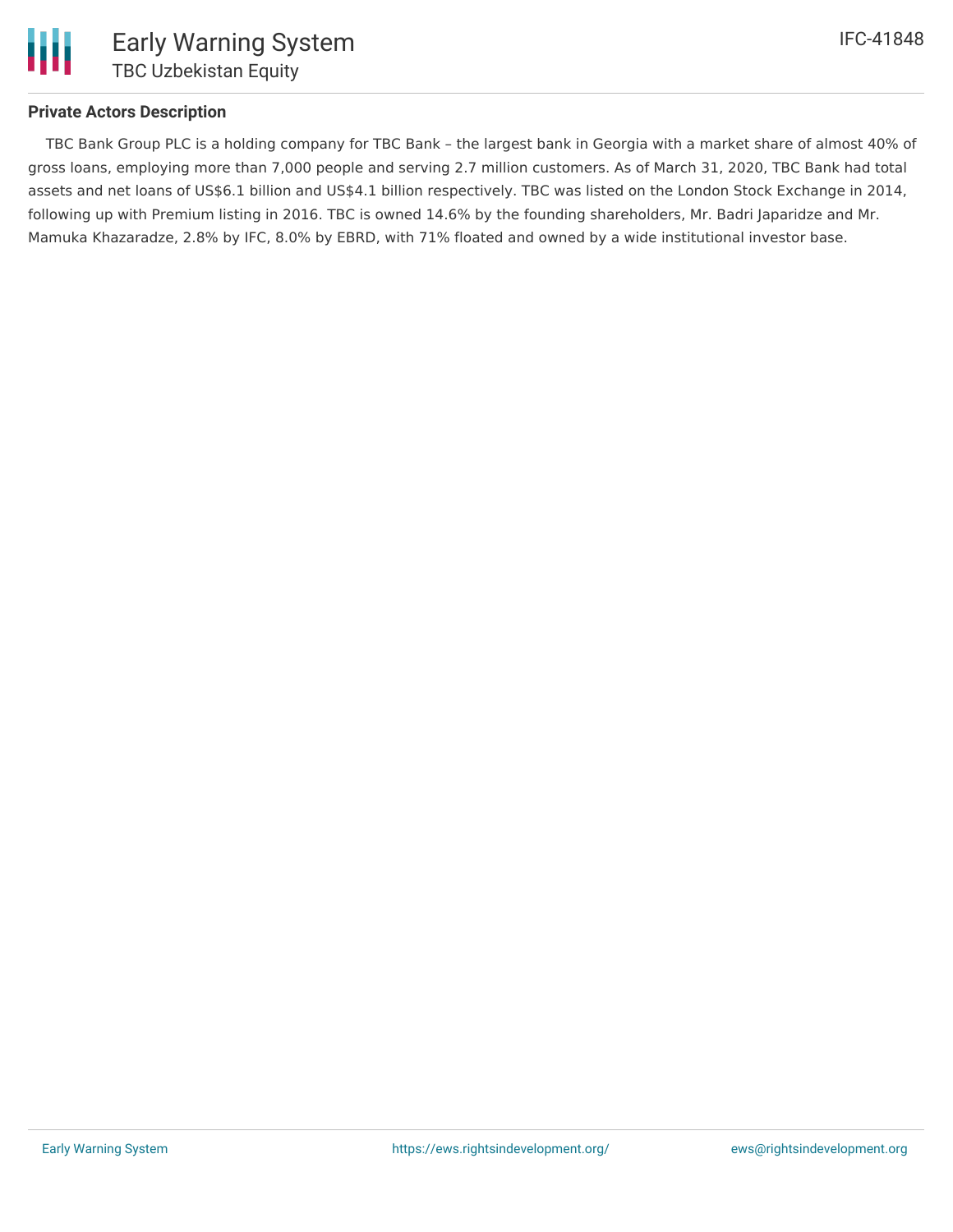

| <b>Private Actor 1</b> | <b>Private Actor</b><br>Role | <b>Private Actor</b><br><b>Sector</b> | <b>Relation</b> | <b>Private Actor 2</b> | <b>Private Actor</b><br>2 Role | <b>Private Actor</b><br>2 Sector |
|------------------------|------------------------------|---------------------------------------|-----------------|------------------------|--------------------------------|----------------------------------|
|                        |                              | $\overline{\phantom{0}}$              |                 | TBC Bank               | Parent Company                 |                                  |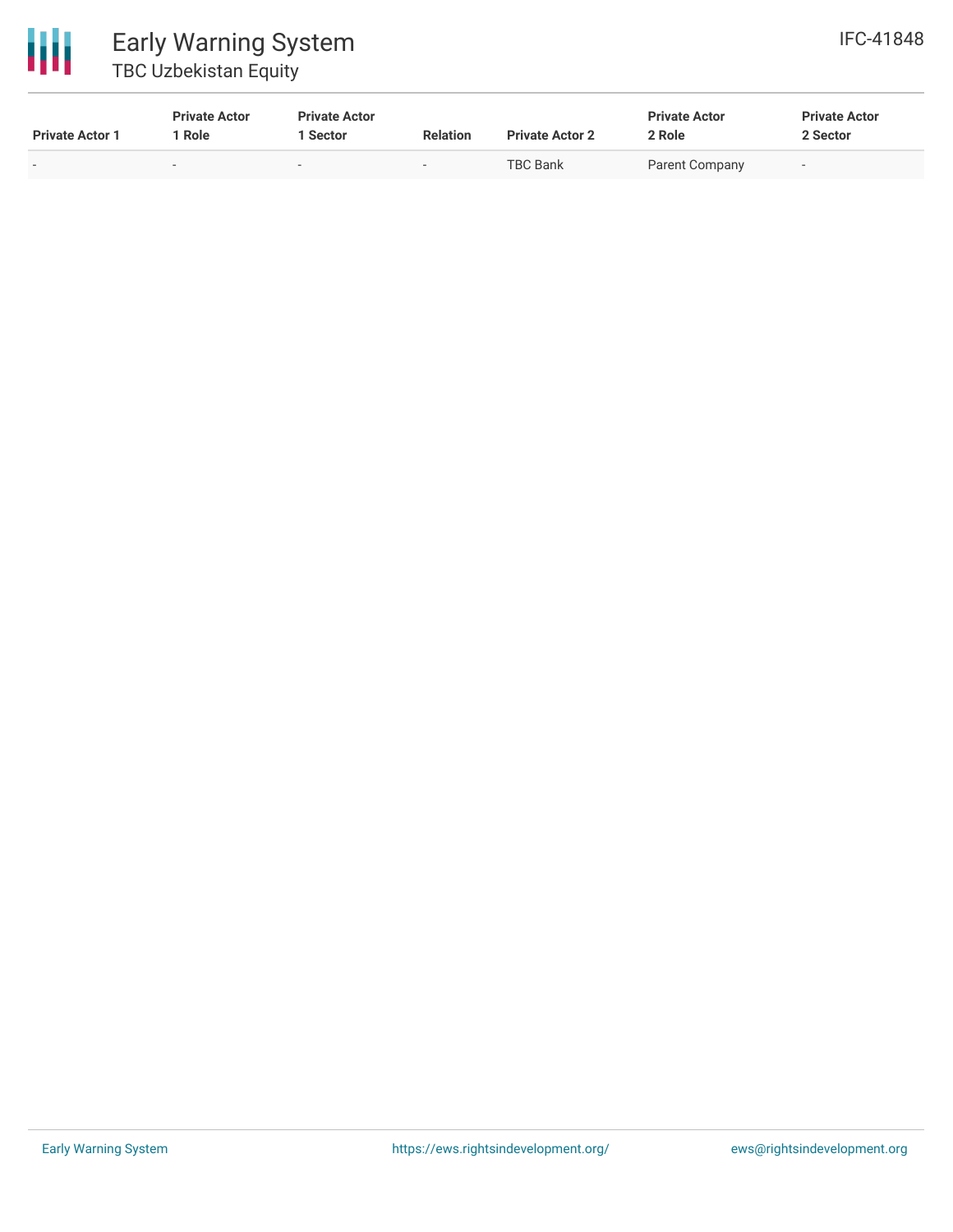# **Contact Information**

# **ACCESS TO INFORMATION**

You can submit a request for information disclosure at: https://disclosures.ifc.org/#/inquiries

If you believe that your request for information from IFC has been unreasonably denied, or that this Policy has been interpreted incorrectly, you can submit a complaint at the link above to IFC's Access to Information Policy Advisor, who reports directly to IFC's Executive Vice President.

### **ACCOUNTABILITY MECHANISM OF IFC/MIGA**

The Compliance Advisor Ombudsman (CAO) is the independent complaint mechanism and fact-finding body for people who believe they are likely to be, or have been, adversely affected by an IFC or MIGA- financed project. If you submit a complaint to the CAO, they may assist you in resolving a dispute with the company and/or investigate to assess whether the IFC is following its own policies and procedures for preventing harm to people or the environment. If you want to submit a complaint electronically, you can email the CAO at CAO@worldbankgroup.org You can learn more about the CAO and how to file a complaint at http://www.cao-ombudsman.org